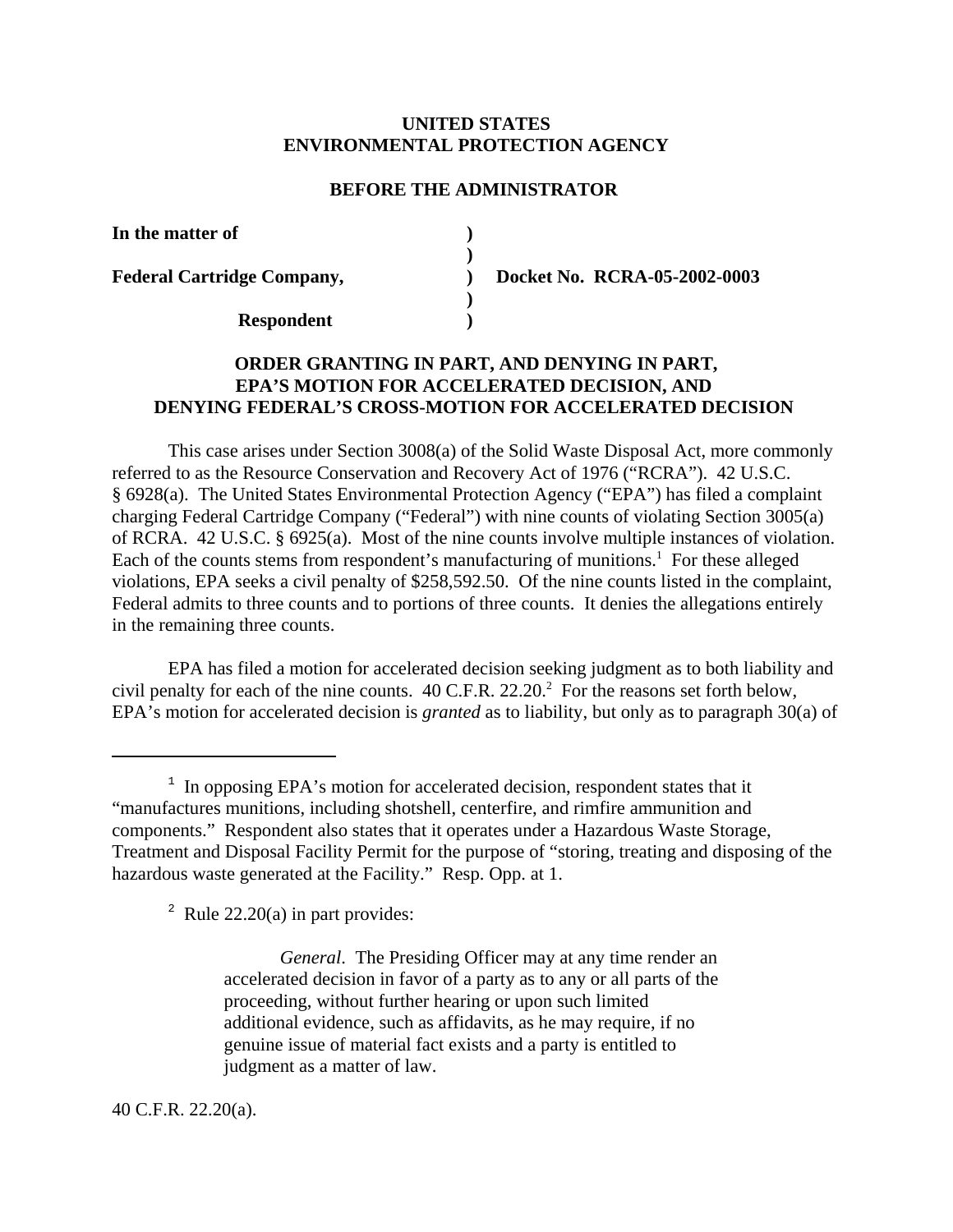Count II, paragraphs 35(c), 36(c), 36(d), 37(a), and 38(b) through 38(d) of Count III, paragraph 46, Item 1, of Count V, and Counts VII, VIII, and IX. In all other respects, EPA's motion is *denied*. In addition, to the extent that Federal seeks accelerated decision, its motion also is *denied*.

# **I. EPA is Entitled to Judgment on Liability as to Portions of Counts II, III and V, and as to Counts VII, VIII, and IX in Their Entirety.**

Federal admits to committing some, but not all, of the violations alleged by EPA. The following are the RCRA Section 3005(a) violations to which respondent admits, and to which EPA is awarded judgment. 42 U.S.C. § 6928(a).

# **Count II**

In Count II, EPA charges that Federal accumulated a hazardous waste material at its facility for more than 90 days in violation of Minn. Rule 7045.0292, Subpart (1)(A), and its permit. Specifically, paragraph 30(a) identifies a portion of the involved hazardous material as "two 55-gallon drums of scrap ammunition, located in the solid waste area of Building 127." Compl.  $\P$  30(a).

Federal admits to committing the violation identified in paragraph 30(a), stating that "[t]he drums were not disposed of in a timely manner because of the unique nature of the mercury contaminated, loaded ammunition." Resp. Opp. at 7. In that regard, respondent takes issue only as to EPA's assigning for penalty purposes, "a 'moderate' rating for the potential harm/deviation." Resp. Opp. at 7-8. Given this admission by Federal, EPA is awarded judgment as to the allegations set forth in paragraph 30(a) of the complaint.

# **Count III**

In Count III, EPA alleges that Federal failed to store hazardous waste in compliance with Part V (A)(2)(b)(1) of its Hazardous Waste Storage, Treatment and Disposal Facility Permit ("the Permit"). Federal admits to non-compliance as charged in paragraph 35(c), *i.e.,* that approximately 80 containers of propellant waste at Building 79 did not have labels attached identifying the contents of the containers as "Hazardous Waste," and identifying the date on which respondent initially accumulated the waste in the container. Resp. Opp. at 3 n.2.

Federal also admits to the allegations that it had containers of hazardous waste which did not have labels attached identifying the contents of the containers as "Hazardous Waste" with respect to "one satellite accumulation drum of primer at Building 20," and "one satellite accumulation drum of propellant at Building 20," as alleged in paragraphs 36(c) and 36(d) of the complaint, respectively. Resp. Opp. at 3 n.2. In addition, Federal admits to the allegation in paragraph 37(a) of not having a label attached to "one container of K406 waste at the Waste Water Treatment Plant," identifying the date on which respondent initially accumulated the hazardous waste. *Id.*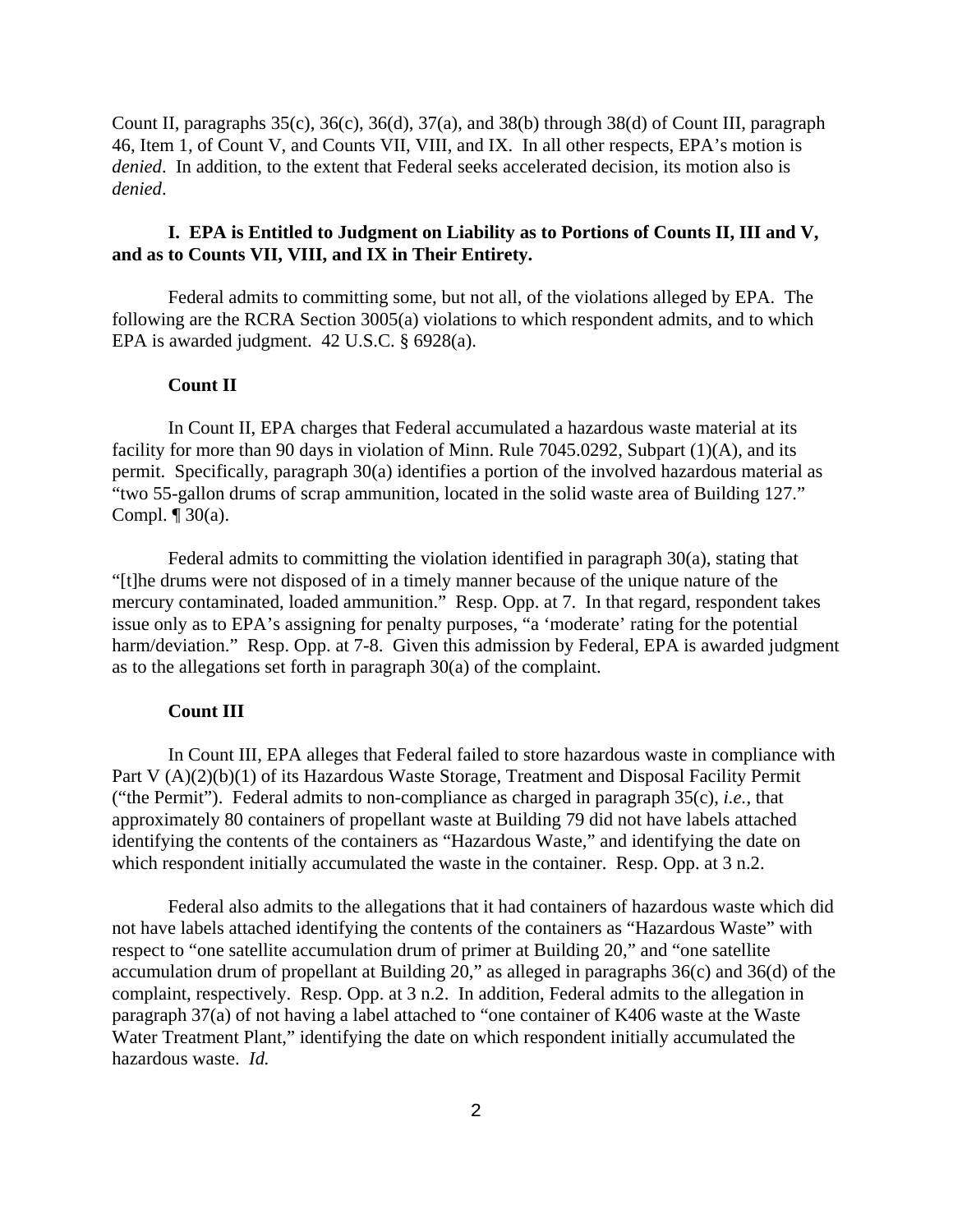Finally, under Count III, Federal admits to the allegations contained in paragraphs 38(b) through 38(d) of the complaint. Resp. Opp. at 3 n.2. There, EPA has charged that respondent failed to keep the following containers of hazardous waste closed during storage: "(b) one satellite accumulation drum under the filter press at Building 133; (c) one satellite accumulation drum of primer at Building 20; (d) one satellite accumulation drum of propellant at Building 20."

#### **Count V**

Insofar as this count is concerned, Federal admits to the allegations set forth in paragraph 46, Item 1, of the complaint. Resp. Opp. at 3 n.2. There, EPA charges that respondent failed to conduct an evaluation of two drums of scrap ammunition, generated on or before May 12, 2000, in the Solid Waste Area of Building 127 to determine whether it was hazardous.

#### **Count VII**

Count VII involves Federal's failure to provide a required soil sample analysis. Part III (A) of respondent's Permit requires that it conduct annual soil sampling at the scrap propellant open burn pad units. The purpose of this sampling is to monitor and track the impact of lead on adjacent soils at the unit. In addition, respondent is required to submit a report summarizing the results of the sample analysis to the Minnesota Pollution Control Agency ("MPCA") not later than July 1 of each year. EPA alleges that, in violation of RCRA, Federal submitted its 1999 annual soil sample report to the MPCA on September 2, 1999, and that as of July 12, 2000, respondent had not yet provided the MPCA with its annual soil sample report for the year 2000. Compl. ¶¶ 54-56. Federal admits to this violation. Resp. Opp. at 3 n.2.

# **Count VIII**

Count VIII involves Federal's failure to meet certain groundwater requirements. EPA alleges that respondent violated RCRA by failing to mark each monitoring well with an identification number, and also by failing to maintain protective posts at two of its wells, as required by Part IV (I)(11) of its Permit. Compl.  $\P$  58-60. Federal admits to this violation. Resp. Opp. at 3 n.2.

#### **Count IX**

Count IX involves Federal's failure to report all Solid Waste Management Units ("SWMU"). EPA asserts that respondent discovered stained soil material containing 1700 "ppm" of barium outside Building 160, near it's dust collection area (*i.e.,* the baghouse). EPA further asserts that this area containing the barium was a SWMU not specifically identified in respondent's Facility Assessment and not reported to the MPCA within 15 days of its discovery. Thus, EPA charges that Federal violated RCRA by failing to comply with Part  $X(G)(1)$  of its Permit. Federal admits to this violation. Resp. Opp. at 3 n.2.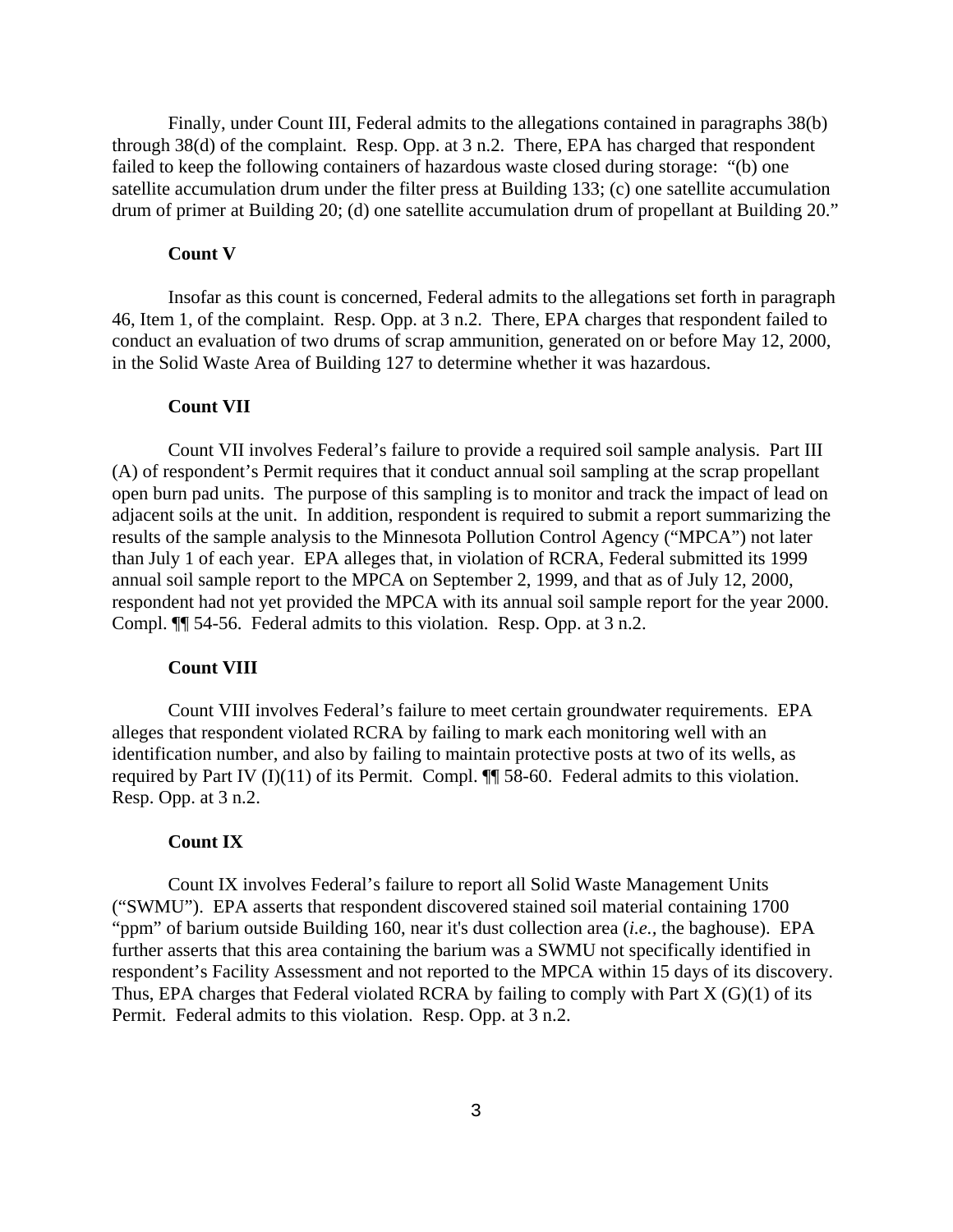# **II. EPA is Not Entitled to Judgment as to Liability in Counts I, IV, and VI, and to the Remaining Portions of Counts II, III and V.**

### **Count I**

This count involves the unpermitted treatment of hazardous waste. Here, EPA alleges that in firing ammunition at its gunnery range for testing purposes, Federal shredded the shotshell wad waste, thereby reducing its volume. EPA further alleges that by shredding the shotshell wad waste Federal "treated" the hazardous waste within the meaning of Section 1004(34) of RCRA, 42 U.S.C. § 6903(34), 40 C.F.R. 260.10, and Minn. Rule 7045.0020, Subpart 97. Arguing that because its Permit does not provide for such "treatment," EPA submits that respondent thereby violated RCRA Section 3005(a). Compl.  $\P$  1, 24 & 27.

The dispute here between EPA and Federal essentially is whether respondent unlawfully treated the shotshell wad waste, or whether respondent was engaged in lawfully "managing the shotshell wads as a useful product." In that regard, Federal maintains that "[t]he 'useful product' defense is a recognized defense to allegations that a company treated hazardous waste when in fact the company managed a material as nonwaste." Resp. Opp. at 8.

While each side seeks a holding in its favor as to Count I, the record is too incomplete to make such an award. For example, EPA cites to Complainant's Exhibits 3, 4, 5, and 7, but as yet these exhibits are not part of the record. Moreover, even if they were a part of the record, these exhibits alone do not paint a complete picture of the issue at stake here. In that regard, Federal's submission of the affidavit of Orrin Nyhus as to the historical recycling efforts of respondent is sufficient to raise questions of fact with respect to Count I. Accordingly, an evidentiary hearing as to the allegations of Count I is necessary.

# **Count II**

This count involves the unpermitted accumulation of hazardous waste. Here, EPA charges that Federal violated Section 3005(a) of RCRA because it allegedly accumulated hazardous waste in violation of Minn. Rule 7045.0292, Subpart (1)(A), as well as in violation of its Permit. In that regard, EPA asserts that respondent stored in the solid waste area of Building 127, two 55-gallon drums of scrap ammunition, two 55-gallon drums of lead contaminated soil and shotshell wad waste, and one 55-gallon drum of lead contaminated soil. Compl. ¶¶ 30(a), (b) and (c) & 32.

Federal submits that the two 55-gallon drums allegedly containing lead contaminated soil and shotshell wad waste (¶ 30(b)) and the one 55-gallon drum allegedly containing lead contaminated soil (¶ 30(c)) actually did not contain hazardous waste at all. Resp. Opp. at 3. In support of this position, Federal cites the affidavits of Del Schmidt and Orrin Nyhus which discuss the recycling efforts relating to the waste material cited in paragraphs 30(b) and (c). In addition, citing 40 CFR 261.3(a) and 261.4(a)(13), respondent submits that the scrap lead shot is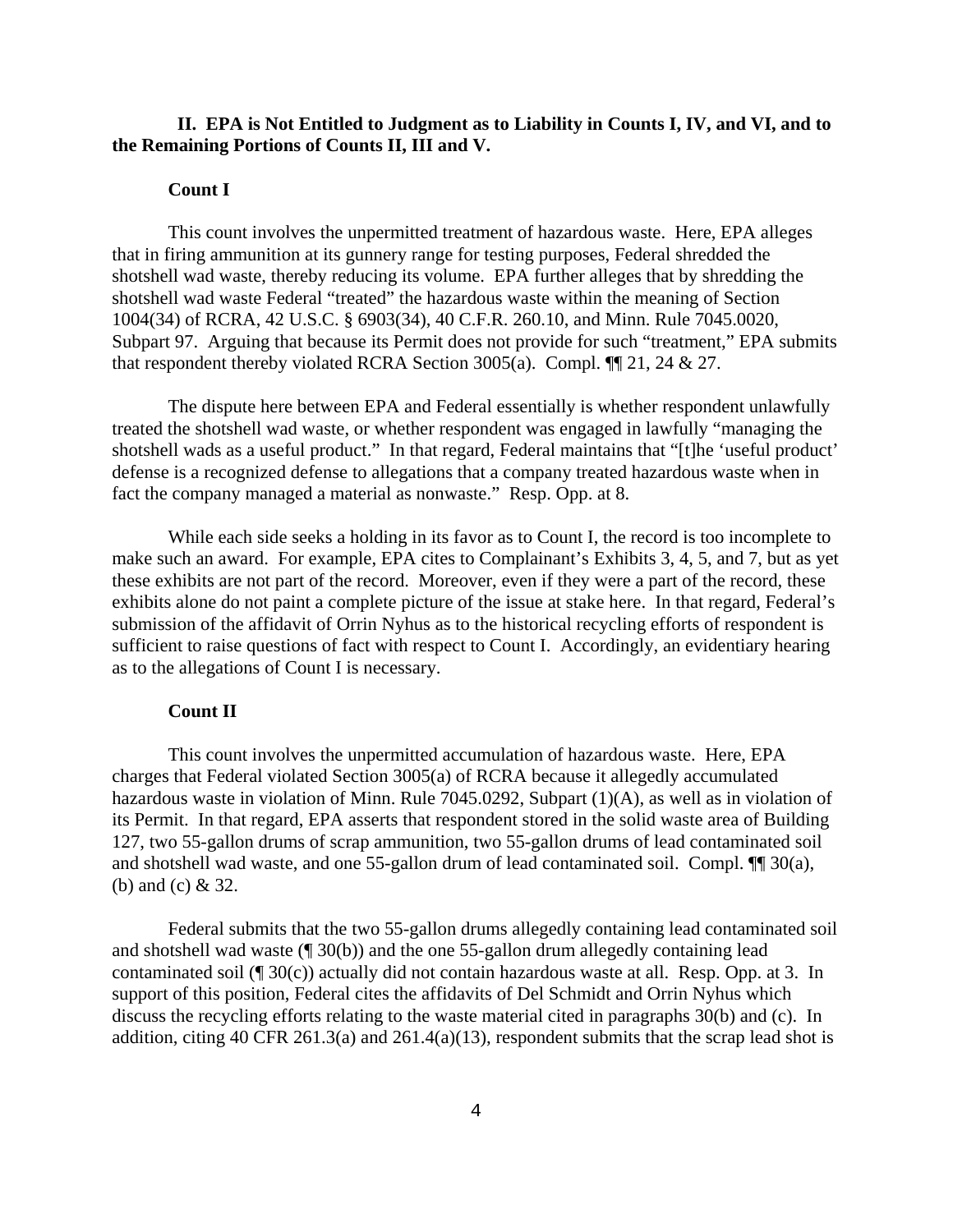excluded from the definition of solid waste and thus, it is not subject to RCRA regulation. Resp. Opp. at 6.

Given the arguments raised by Federal, it is held that there are questions of both fact and law regarding the allegations contained in paragraphs 30(b) and 30(c) which warrant a hearing.

#### **Count III**

As noted, *supra*, Federal admits to the allegations set forth in paragraphs 35(c), 36(c) and (d), 37(a), and 38(b) through (d) of the complaint. Each of these paragraphs appears under Count III. Respondent does, however, take issue with the remaining allegations of this count.

### **Paragraphs 35(a) and (b).**

In paragraph 35 of Count III, EPA charges that Federal stored at its facility containers of hazardous waste which did not have labels attached identifying their contents as hazardous waste, or identifying the date on which respondent initially accumulated the waste in the container. Specifically, in paragraph (a) the hazardous waste was identified as "eight 55-gallon drums of lead contaminated shotshell wads, at Building 75" and in paragraph (b) as "one 55 gallon drum of lead contaminated shotshell wads, at Building  $30a$ ." Compl.  $\P\P$   $35(a) \& (b)$ . With respect to this allegation, Federal argues that the lead contaminated shotshell were "being managed as a product" and, therefore, not subject to RCRA regulation. Resp. Opp. at 15. Respondent's "managed product" defense raises an issue of law thus precluding the awarding of accelerated decision.

### **Paragraphs 36(a) and (b).**

In paragraph 36 of Count III, EPA charges that respondent had at its facility containers of hazardous waste which did not have labels identifying their contents as hazardous waste. The disputed allegations of paragraph 36 are as follows: "(a) one ash bucket at Building 160; (b) one satellite accumulation drum of hazardous waste sludge under the filter press at Building 133." Compl.  $\P$  36(a) & (b). Here, citing to the Dudgeon affidavit, Federal raises questions of fact that warrant a hearing. For example, as to the "ash bucket" cited in paragraph 36(a), Federal asserts that there was no RCRA labeling requirement because the container held only ground barium nitrate, a raw material used in the production of priming mix. Resp. Op. at 15. With respect to paragraph 36(b), respondent again raises a material issue of fact as to whether a photograph shows that the drum of hazardous waste had an appropriate label. *Id.*

### **Paragraph 37(b).**

In paragraph 37 of Count III, EPA alleges that respondent had at its facility containers of hazardous waste which did not have labels identifying the date on which the waste was initially accumulated. Only paragraph (b) is in dispute. There, complainant cites "two 55-gallon drums of treated primer at Building 133." Compl. ¶ 37(b). Again, relying on the Dudgeon affidavit,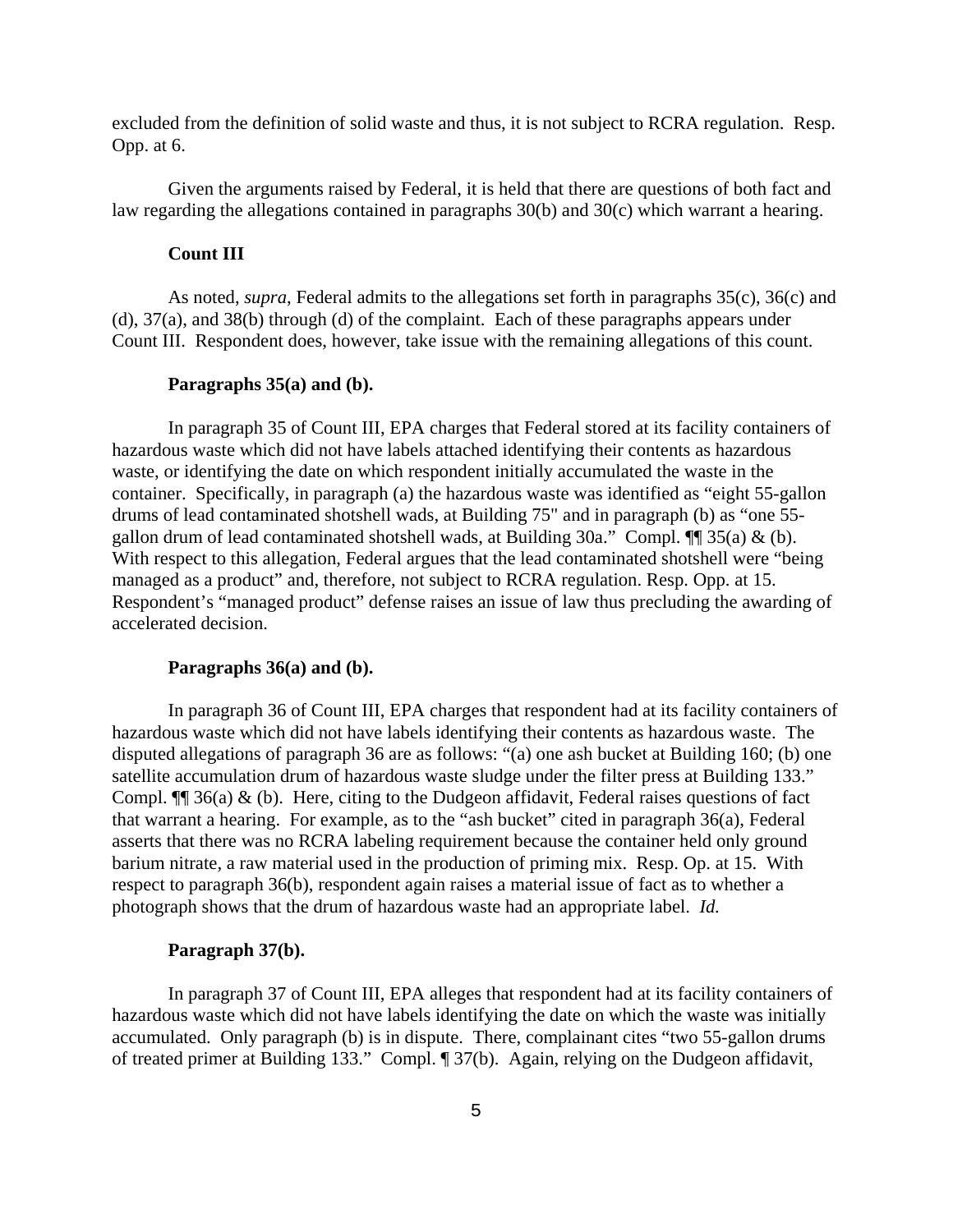Federal submits that there could be no violation because the drum cited in paragraph 37(b) was empty. Resp. Opp. at 16. Respondent has shown that there exists a question of fact that cannot be resolved short of a hearing.

### **Paragraphs 38(a), (e) and (f).**

Finally, in paragraph 38 of Count III, EPA charges that respondent had at its facility containers of hazardous waste which had not been kept closed during storage. There are three instances which are in dispute and they are as follows: "(a) one ash bucket at Building 160," "(e) one container of K046 waste at the [Waste Water Treatment Plant]," and "(f) eight 55-gallon drums of lead contaminated shotshell wads at Building 75." Compl.  $\P$  38 (a), (e) & (f). As explained below, Federal raises questions of fact and issues of law which require a hearing on these allegations.

With respect to paragraph 38(a), Federal again argues that there is no violation because the "ash bucket" at Building 160 contained a raw material, *i.e.,* ground barium nitrate, and accordingly was not a hazardous waste. Resp. Opp. at 16. With respect to paragraph 38(e), citing the affidavit of Dudgeon, Federal explains that the container is too large and too heavy to be overturned (described by respondent as "a 25 cubic yard roll-off tote, the size of a semitrailer"). Respondent also argues that, in any event, K046 does not release organic vapors. Resp. Opp. at 17. In addition, Federal submits that the affidavit shows that the container is protected while in the building and that when it is removed for transport, it is covered with a tarp. Finally, Federal appears to raise an estoppel argument in stating that a Minnesota Pollution Control Agency inspector had informed respondent that the company's decision not to cover the K046 container was not a violation of RCRA or of its Permit. *Id.*

Paragraph 38(f) involves eight 55-gallon drums of lead contaminated plastic shotshell wads at Building 75. Federal argues that the plastic shotshell wads are being managed as a product and, therefore, are not subject to RCRA regulation. Resp. Opp. at 17.

In sum, Federal raises sufficient questions of fact and issues of law requiring a hearing as to the allegations set forth in paragraphs 38(a), (e) and (f) of the complaint.

### **Count IV**

This count involves Federal's alleged failure to minimize the possibility of a release of hazardous waste. Citing Part V (A)(1)(c) of the Permit, EPA states that respondent is required to maintain its facility "so as to minimize the possibility of a fire, explosion, or other event that might allow hazardous wastes to escape into the air, land, or water." Compl. ¶ 42. Alleging a violation of this Permit provision, EPA cites an accumulation of copper plating salts, nickel platting solids, waste propellant burn residues, and barium dust. Compl. ¶¶ 42(a)-(d).

Relying upon the affidavit of Dudgeon, Federal submits that the copper and nickel plating deposits "are routine in all plating operations." Resp. Opp. at 18. In addition, again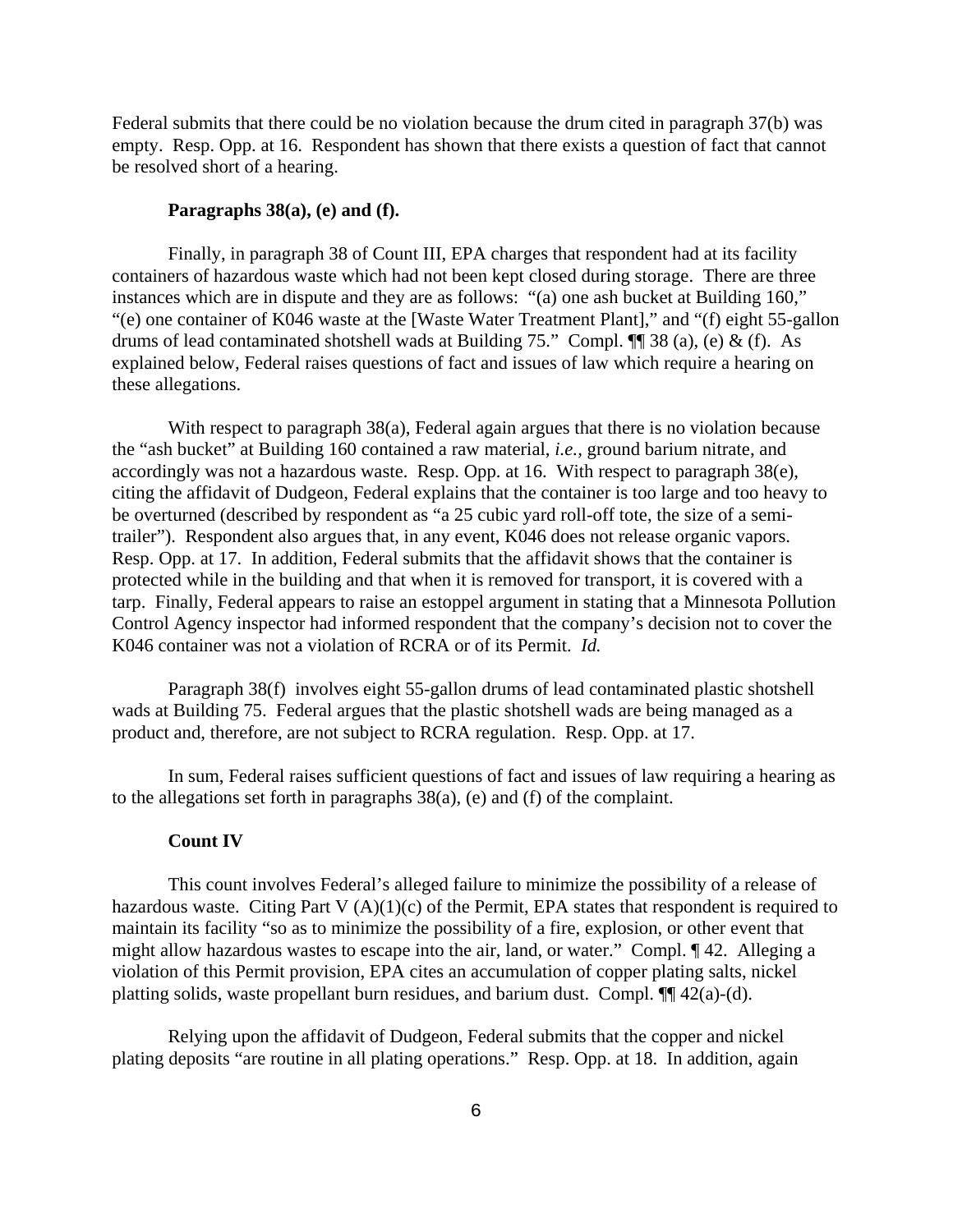citing to the Dudgeon affidavit, respondent argues that it has taken steps to minimize the release of copper and nickel plating solids. In that regard, it submits that the concrete floor and containment curb "greatly minimize" the possibility of any release into the environment. *Id.* In addition, Federal relies upon the Dudgeon affidavit in arguing that the burn pad building is covered, that it has a concrete curb to contain any precipitation that infiltrates the building, and that annual soil tests conducted in this area have confirmed that "no improper release has occurred." Finally, as to the allegation involving the barium dust, Federal cites the Dudgeon affidavit for the proposition that the staining that concerns EPA "is more likely the result of antimony sulfide powder escaping the baghouse filter." Resp. Opp. at 19. Respondent further points out that under RCRA, antimony sulfide is not a hazardous waste.

Accordingly, based upon the affidavit of Dudgeon, respondent has raised questions of fact and law that cannot be resolved by summary judgment.

#### **Count V**

Here, EPA alleges a failure to comply with waste analysis requirements. In the complaint, EPA asserts that pursuant to Minn. Rule 7045.0214, Subpart 1, respondent was required to evaluate waste within 60 days of its generation to determine whether the waste was hazardous. Compl. ¶ 45. Of the three wastes that respondent allegedly failed to evaluate, the charges as to two of the wastes are still in dispute. They are the two drums of Lead Contaminated Soil and Wad Waste located in the Solid Waste Area of Building 127, and one drum of Lead Contaminated Soil located in the same area. Compl. ¶ 46.

Federal submits that these three contested drums contain lead shot and plastic shotshell wads generated during ballistic testing. Respondent further submits that this material is scrap metal that is recycled and is, therefore, exempted from the hazardous waste testing regulations. Resp. Opp. at 14-15. Federal has raised an issue of law that cannot be resolved without a hearing.

#### **Count VI**

This count involves alleged employee training violations. In that regard, EPA charges that Federal has no records that employees James Rogers, Orrin Nyhus, Diane Pedersen, and Dave Ahner received their required training. Compl.  $\P$  51(a)-(d).

Federal places Count VI in issue as to each of the individuals listed. With respect to Rodgers (¶ 51(a)), Federal submits that although he is listed as an Emergency Coordinator in the company's contingency plan, his duties are limited to signing documents. Accordingly, Federal maintains that he does not fall under the "personnel," or "facility personnel," required to receive training by the Minnesota Rules. Resp. Opp. at 20.

Insofar as Nyhus is concerned (¶ 51(b)), Federal submits he did receive his required training as the Safety, Security & Environmental Manager. According to respondent, Nyhus was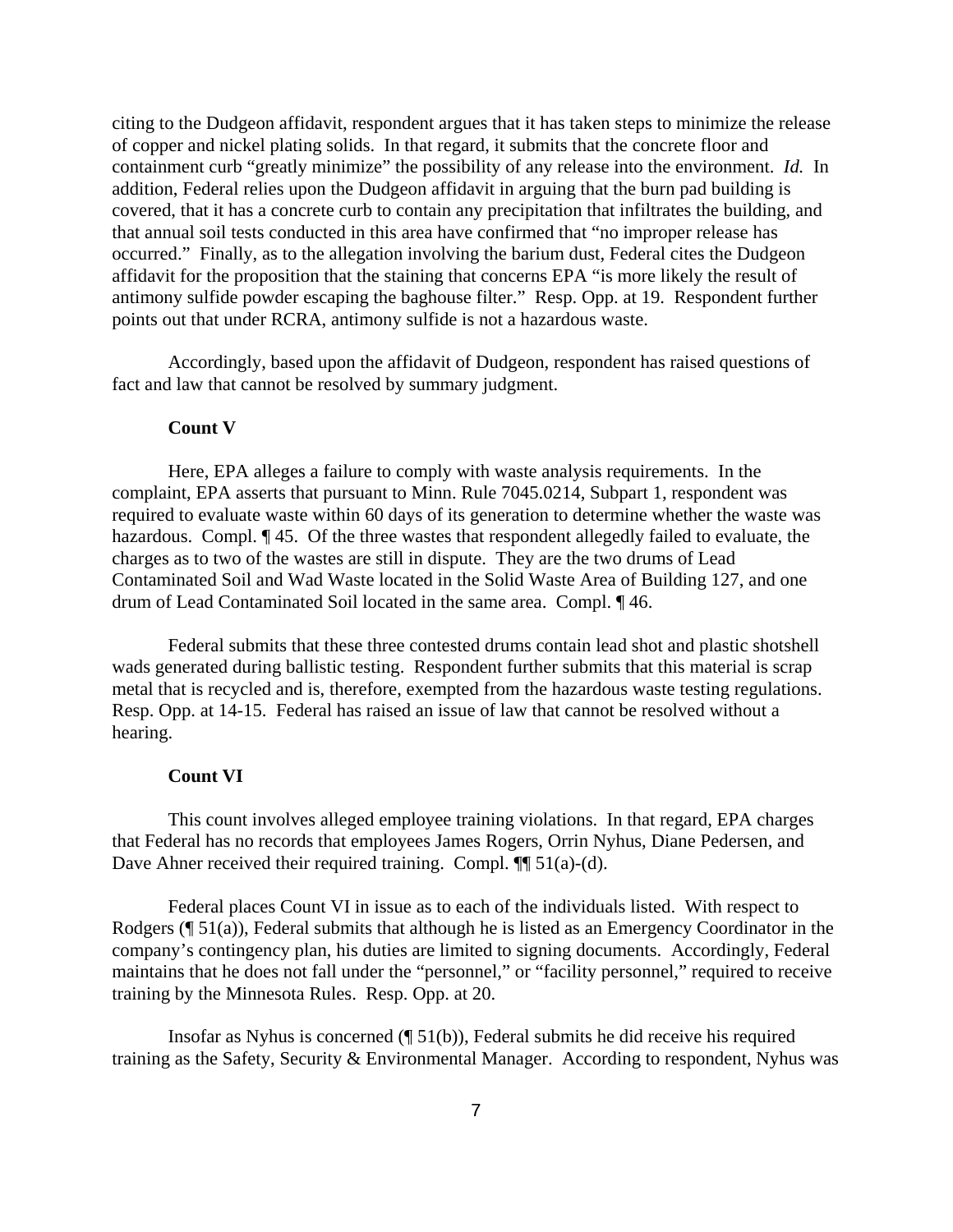called out of training to handle a security matter and thus failed to sign for his training. Resp. Opp. at 20-21.

Finally, Federal concedes that neither Pedersen, nor Ahner,  $(\P\P 51(c) \& (d))$  received training to operate the "trommel unit." Federal submits, however, that Pedersen and Ahner were not required to receive any training because the trommel unit does not generate hazardous waste. Rather, respondent asserts that the trommel unit separates small metal material from recyclable and burnable material. Resp. Opp. at 21.

Respondent has established that questions of material fact exist as to the alleged training violations. Accordingly, accelerated decision is not appropriate.

### **III. EPA is not Entitled to Judgment on the Civil Penalty**

Inasmuch as Federal has violated RCRA Section 3005(a) as alleged in Count II, paragraph 30(a), Count III, paragraphs 35(c), 36(c) and (d), 37(a) and 38(b) through (d), Count V, paragraph 46, Item 1, and Counts VII, VIII, and IX, a civil penalty must be assessed. EPA argues that there is no need for a hearing as to the penalty phase for these three counts (or, in fact, for any of the counts) and that the penalty that should be assessed is the penalty proposed in the complaint. Advancing that position, EPA submits that "the penalty amount for each violation is supported by an analysis of all relevant and probative evidence, in consideration of the applicable statutory criteria, as interpreted in the Administrator's adopted penalty policies and the calculation methodologies of those policies." Mot. at 2. For the reasons that follow, EPA's request to assess a civil penalty at this pre-hearing stage is denied.

First, as evidenced from the foregoing, EPA was awarded judgment on liability as to some, but not all, of the violations charged in this case. For the most part, those alleged violations that have not been resolved appear to be factually related to the violations that have been established. Accordingly, given the fact that EPA will have to put on a civil penalty case for the yet to be resolved violations, little is to be gained from deciding at this early stage what may turn out to be only a portion of the penalty issue.

Second, and more importantly, EPA has not shown that there exists no questions of material fact relating to the civil penalty issue. Indeed, absent a default situation where a respondent willingly relinquishes its right to its "day in court," it is a substantial challenge, to say the least, for the government to show that the facts of its case are so compelling that respondent is not entitled to a hearing on the civil penalty to be assessed against it. Given the fact that Federal requests a hearing on the civil penalty for the violations found in this case, this Tribunal is unwilling to tell the respondent that its fundamental right to be heard will be replaced by a pre-hearing paper review.